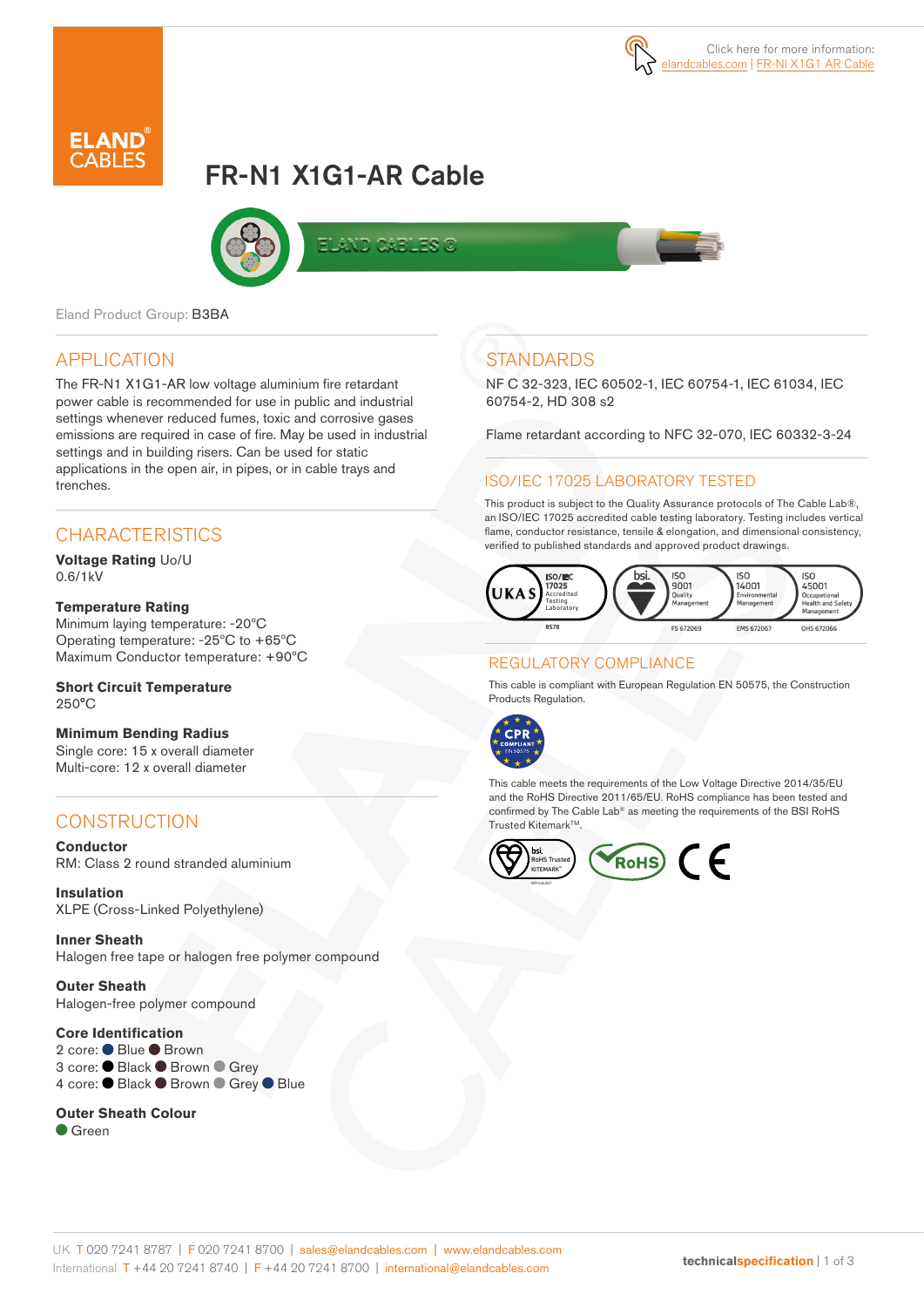

## DIMENSIONS

| ELAND PART NO.     | NO. OF<br>CORES | NOMINAL CROSS SECTIONAL AREA<br>mm <sup>2</sup> | CONDUCTOR<br><b>TYPE</b> | NOMINAL OVERALL DIAMETER<br>mm |      |
|--------------------|-----------------|-------------------------------------------------|--------------------------|--------------------------------|------|
| <b>B3BA01016GN</b> | $\mathbf{1}$    | 16                                              | 9.5<br><b>RM</b>         |                                | 110  |
| B3BA01025GN        | 1               | 25                                              | <b>RM</b>                | 11                             | 157  |
| <b>B3BA01035GN</b> | $\mathbf{1}$    | 35                                              | <b>RM</b>                | 12                             | 193  |
| B3BA01050GN        | $\mathbf{1}$    | 50                                              | <b>RM</b>                | 13                             | 243  |
| <b>B3BA01070GN</b> | $\mathbf{1}$    | 70                                              | <b>RM</b>                | 15                             | 322  |
| B3BA01095GN        | $\mathbf{1}$    | 95                                              | <b>RM</b>                | 17                             | 420  |
| <b>B3BA01120GN</b> | $\mathbf{1}$    | 120                                             | <b>RM</b>                | 18.5                           | 514  |
| <b>B3BA01150GN</b> | $\mathbf{1}$    | 150                                             | <b>RM</b>                | 20.5                           | 628  |
| <b>B3BA01185GN</b> | $\mathbf{1}$    | 185                                             | <b>RM</b>                | 23                             | 810  |
| B3BA01240GN        | $\mathbf{1}$    | 240                                             | <b>RM</b>                | 25.5                           | 1023 |
| <b>B3BA01300GN</b> | $\mathbf{1}$    | 300                                             | <b>RM</b>                | 29                             | 1255 |
| <b>B3BA01400GN</b> | 1               | 400                                             | <b>RM</b>                | 33                             | 1615 |
| <b>B3BA01500GN</b> | $\mathbf{1}$    | 500                                             | <b>RM</b>                | 36.5                           | 1940 |
| B3BA02016GN        | $\mathbf{2}$    | 16                                              | <b>RM</b>                | 16                             | 417  |
| B3BA02025GN        | $\mathbf{2}$    | 25                                              | <b>RM</b>                | 19.5                           | 615  |
| B3BA02035GN        | $\sqrt{2}$      | 35                                              | <b>RM</b>                | 21.5                           | 745  |
| <b>B3BA03016GN</b> | 3               | 16                                              | <b>RM</b>                | 17                             | 455  |
| B3BA03025GN        | 3               | 25                                              | <b>RM</b>                | 20.5                           | 825  |
| B3BA03035GN        | 3               | 35                                              | <b>RM</b>                | 23                             | 825  |
| B3BA03050GN        | 3               | 50                                              | <b>RM</b>                | 26                             | 1045 |
| B3BA0350/35GN      | 3               | $50 + 35$                                       | <b>RM</b>                | 27.5                           | 1170 |
| B3BA03070GN        | 3               | 70                                              | <b>RM</b>                | 30.5                           | 1410 |
| B3BA03070/35GN     | 3               | $70 + 35$                                       | <b>RM</b>                | 31.3                           | 1495 |
| B3BA0370/50GN      | 3               | $70 + 50$                                       | <b>RM</b>                | 32.5                           | 1580 |
| B3BA03095GN        | 3               | 95                                              | <b>RM</b>                | 34                             | 1810 |
| B3BA03095/50GN     | 3               | $95 + 50$                                       | <b>RM</b>                | 36                             | 1965 |
| B3BA03120GN        | 3               | 120                                             | <b>RM</b>                | 37.5                           | 2260 |
| B3BA03120/70GN     | 3               | $120 + 70$                                      | <b>RM</b>                | 40                             | 2480 |
| <b>B3BA03150GN</b> | 3               | 150                                             | <b>RM</b>                | 42                             | 2760 |
| B3BA03150/70GN     | 3               | $150 + 70$                                      | <b>RM</b>                | 44                             | 2940 |
| <b>B3BA03185GN</b> | 3               | 185                                             | <b>RM</b>                | 46.5                           | 3510 |
| B3BA03185/70GN     | З               | 185+70                                          | RM.                      | 48                             | 3680 |
| B3BA03240GN        | 3               | 240                                             | <b>RM</b>                | 55.5                           | 4640 |
| B3BA04016GN        | 4               | 16                                              | <b>RM</b>                | 18.5                           | 530  |
| B3BA04025GN        | $\overline{4}$  | 25                                              | <b>RM</b>                | 22.5                           | 785  |
| B3BA04035GN        | 4               | 35                                              | <b>RM</b>                | 25                             | 970  |
| <b>B3BA04050GN</b> | 4               | 50                                              | <b>RM</b>                | 28.5                           | 1250 |
| <b>B3BA04070GN</b> | $\overline{4}$  | 70                                              | <b>RM</b>                | 33.5                           | 1685 |
| B3BA04095GN        | $\overline{4}$  | 95                                              | <b>SM</b>                | 37.5                           | 2170 |
| B3BA04120GN        | 4               | 120                                             | <b>RM</b>                | 42                             | 2730 |
| <b>B3BA04150GN</b> | $\overline{4}$  | 150                                             | <b>RM</b>                | 46.5                           | 3310 |
| B3BA04185GN        | $\overline{4}$  | 185                                             | <b>RM</b>                | 54                             | 4225 |
| B3BA04240GN        | $\overline{4}$  | 240                                             | <b>RM</b>                | 60.5                           | 5315 |